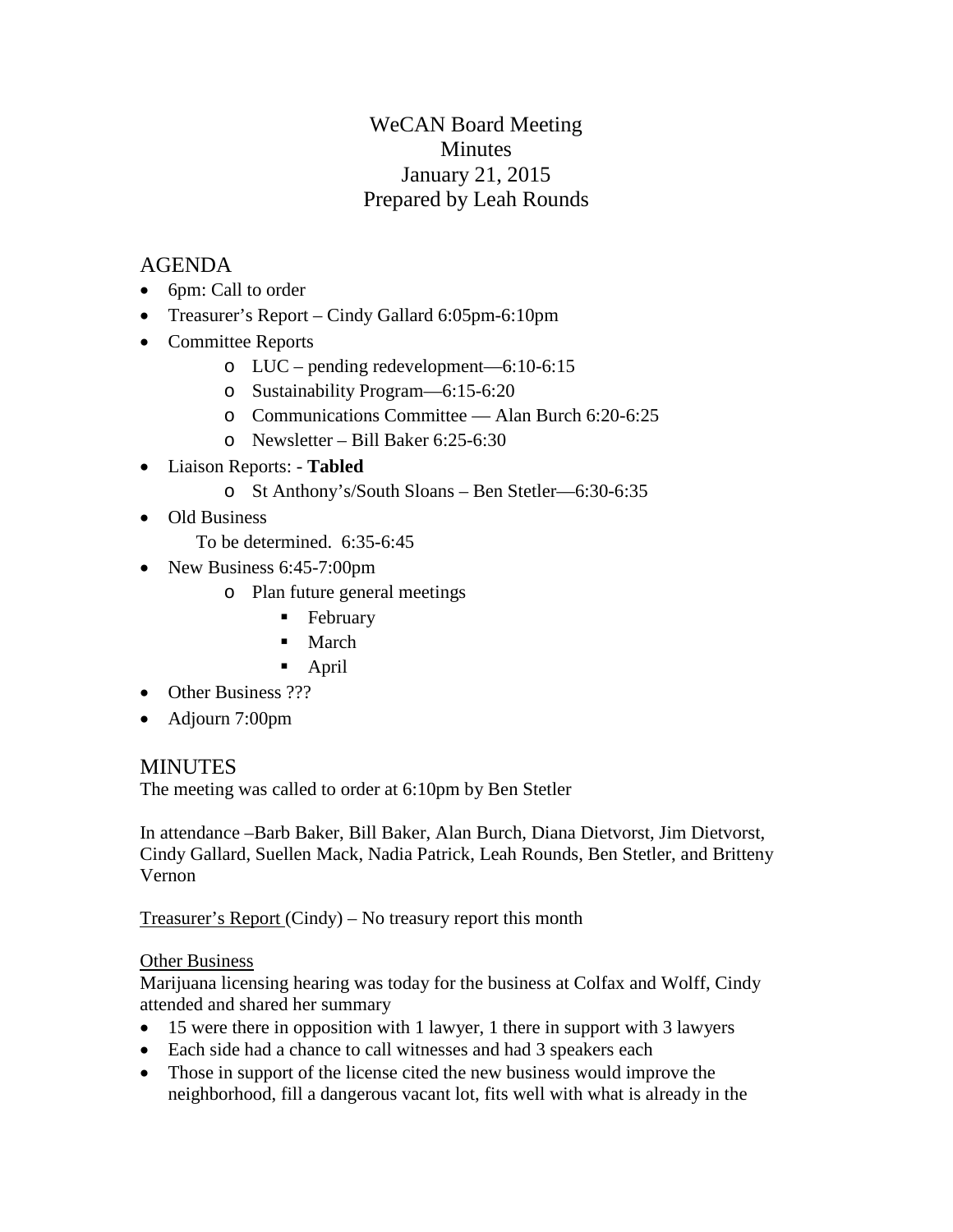neighborhood (liquor stores, car lots, bars), and would help bring new retail and people to patronize those businesses

- Those against the license cited that children were the biggest concern. There are families here that don't want this type of retail. Commander Pazen doesn't think it's a good idea, there is a lot of kid foot traffic at Colfax and Wolff. The neighborhood is classified as a neighborhood in transition, but there is not really any retail here geared towards families.
- Cindy could not act as the official WeCAN rep because she did not have a letter stating that she was.
- Next, a recommendation will be made on whether the license is approved or not, then it goes to a Director for approval
- They already have their state license

## Committee Reports

Sustainability – Josh is working on a plan for the year. He would like to meet with Barb to discuss the garage sale project. Josh will be present at the next board meeting to report

Newsletter – 1 carrier and 1 alternate is needed. The route has 160 homes, would take 1.5 hours at most, and could be split up

## Liaison Reports

St. Anthony's/South Sloans – City council passed the TIF for block 7 in its entirety. The design review committee is meeting this month and next about block 7. The Raleigh building is to get refaced, Alamo Drafthouse is being built, and there will be retail with a possible Starbucks.

### New Business

Plan for future meetings

- February: A speaker regarding an update and feedback on design at Paco Sanchez Park. The BID is having a happy hour to celebrate the art, talk about walkability, and a food co-op; at the Metro Manor building on the  $17<sup>th</sup>$  floor, February  $19<sup>th</sup>$  at 4:30pm. WeCAN will provide cutlery and appetizers, and WeCAN will promote this event in the newsletter, email blast, etc. and at the next general meeting.
- March: Gold Sustainability celebration and 2015 kick-off
- April: Community Garden, Matt from DUG. Had a developer recently donate to have a shade structure built at the garden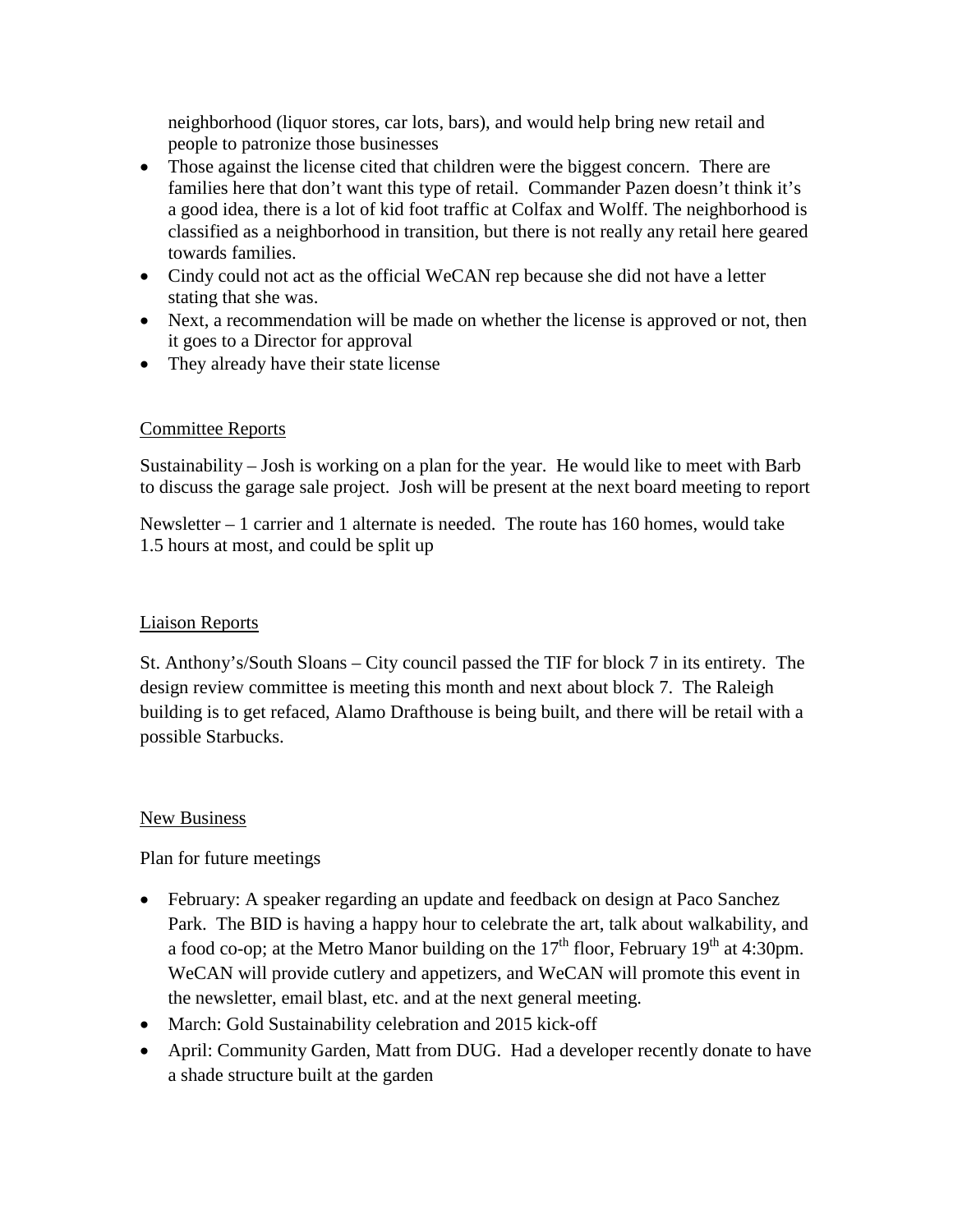#### Old Business

T-Shirts should be available for the February general meeting. Gave away a few at the December meeting. Alan and Maria will get this done.

#### New Business

2015 Calendar

- Change April and July board meetings to the  $4<sup>th</sup>$  Wednesday of the month
- Clean-up day in May. ECM brings the majority of the volunteers, will wait until they have a date set and plan around that. Diana will reach out to ECM on coordinating this date with Josh and WeCAN
- Garage Sale hopefully June  $6<sup>th</sup>$ , it depends on the date for the clean-up day. Garage Sale earns WeCAN many of its sustainability points.
- Neighborhood Festival, August  $8<sup>th</sup>$ , a part of the Mayor's Denver Days
- Volunteer party in November
- April  $18^{th}$  half day tree-planting day with Denver Digs, will need a team to plant. \$200 was donated in honor of Chad's work; these trees will need to be planted. This event needs to be promoted to the neighborhood
- Other 2015 Sustainability projects: coat drive, school supply drive, walkability report, community garden projects/classes, possibly Box Tops
- Barb will update the calendar and get it sent out.

Need the details of what Chad took care of while he was Co-President, and those tasks need to be divvied up. Need to ensure nothing has fallen through the cracks and that projects are prioritized or tabled as needed. Monthly leadership meeting will resume.

Board roster needs to be updated, Leah will do this.

Dragon Boat races at Sloan's Lake ate July 18 & 19 this year, need to decide if WeCAN will participate, last year a booth was offered for free. Could possibly team up with Sloan's Lake Citizen Group or the Federal Blvd. Partnership

An organizational checklist for weekly/monthly/annual events and projects exists and needs to be put together for the leadership. Chad has this information and it needs to be put in the shared google doc folder for easier access.